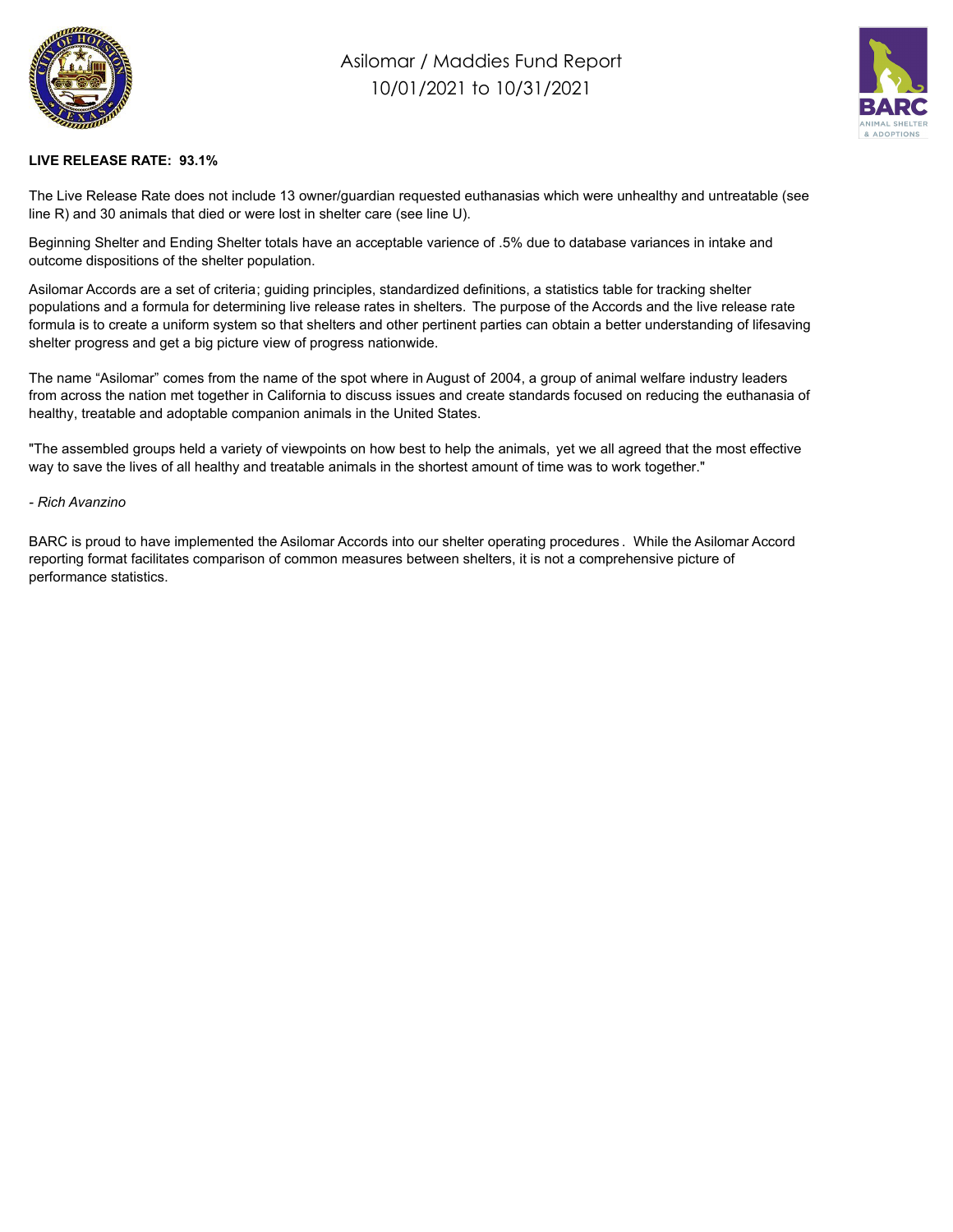| A | <b>BEGINNING SHELTER COUNT (INCLUDING FOSTERS)</b>                           | Dog<br>664   | Cat<br>1054    | <b>Total</b><br>1718 |
|---|------------------------------------------------------------------------------|--------------|----------------|----------------------|
|   | <b>INTAKE (Live Dogs and Cats Only)</b>                                      |              |                |                      |
|   | <b>From the Public</b>                                                       |              |                |                      |
|   | Healthy                                                                      | 378          | 217            | 595                  |
|   | Treatable-Rehabilitatable                                                    | 168          | 78             | 246                  |
|   | Treatable-Manageable                                                         | 13           | $\overline{7}$ | 20                   |
|   | Unhealthy & Untreatable                                                      | 154          | 373            | 527                  |
| В | Subtotal Intake from the Public                                              | 713          | 675            | 1388                 |
|   | Incoming Transfers from Organizations within Community/Coalition             |              |                |                      |
|   | Healthy                                                                      | 3            | 1              | 4                    |
|   | Treatable-Rehabilitatable                                                    | $\Omega$     | $\Omega$       | $\mathbf{0}$         |
|   | Treatable-Manageable                                                         | $\Omega$     | $\Omega$       | $\mathbf{0}$         |
|   | Unhealthy & Untreatable                                                      | 0            | 0              | 0                    |
| C | Subtotal Intake From Incoming Transfers from Organizations within community  | 3            | 1              | 4                    |
|   | Incoming Transfers from Organizations outside Community/Coalition            |              |                |                      |
|   | Healthy                                                                      | $\mathbf 0$  | 0              | 0                    |
|   | Treatable-Rehabilitatable                                                    | $\Omega$     | 0              | 0                    |
|   | Treatable-Manageable                                                         | $\Omega$     | $\Omega$       | 0                    |
|   | Unhealthy & Untreatable                                                      | $\mathbf{0}$ | 0              | $\mathbf{0}$         |
| D | Subtotal Intake From Incoming Transfers from Organizations outside community | 0            | 0              | 0                    |
|   | From Owners/Guardians Requesting Euthanasia                                  |              |                |                      |
|   | Healthy                                                                      | 0            | 0              | 0                    |
|   | Treatable-Rehabilitatable                                                    | $\Omega$     | 0              | 0                    |
|   | Treatable-Manageable                                                         | $\Omega$     | 0              | $\mathbf{0}$         |
|   | Unhealthy & Untreatable                                                      | 19           | 3              | 22                   |
| Е | Subtotal Intake From Owners/Guardians Requesting Euthanasia                  | 19           | 3              | 22                   |
| F | TOTAL INTAKE [B + C + D + E]                                                 | 735          | 679            | 1414                 |
| G | From Owners/Guardians Requesting Euthanasia (Unhealthy & Untreatable Only)   | $-19$        | $-3$           | $-22$                |
| н | <b>ADJUSTED TOTAL INTAKE [F minus G]</b>                                     | 716          | 676            | 1392                 |